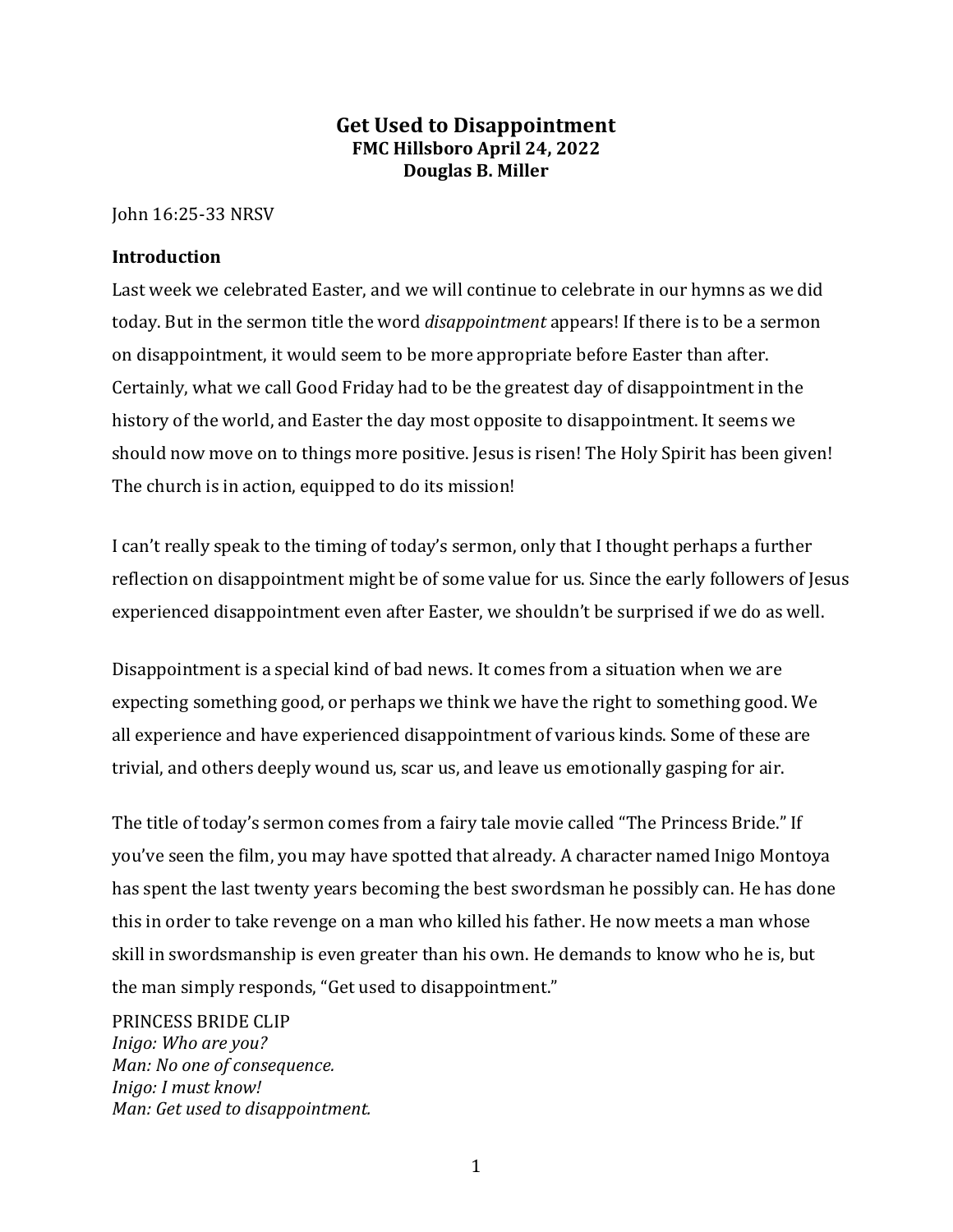Sometimes our disappointments are, at least in retrospect, a bit inconsequential. Like Inigo wanting to know the identity of the man in black. Grade school is a great place for disappointment, like when two kids are choosing kick ball teams and we are the last one picked, or the teacher asks a question, and you know the answer, but the teacher picks someone else. In this next scene, the ogre Shrek finds his land overrun by fairy-tale creatures who have been expelled there by Lord Farquaad. Shrek wants to find Farquaad to discuss the matter, but he needs help to find him. So he asks:

#### SHREK CLIP

*Shrek: Does anyone know how to find him? Donkey: Oh, I do! I know where he is! Shrek: Does anyone ELSE know where to find him? (Creatures avoid volunteering) Anyone at all? Donkey: Me, me! Pick me! Pick me!*

But we are not always chosen.

So, sometimes our disappointments are something trivial, something we can laugh at later. Helping children deal with disappointment is one of the inescapable duties of being a parent. You don't always get what you want, we tell them. That's the way life is. Get used to disappointment. Life will be more tolerable if you do. But disappointment is not always trivial. It can go very deep, even to what we sense is the core of ourselves. How much have we all needed to swallow our shocking sadness, when something deeply important to us fails to happen or is taken away from us?

It is possible that something has come to your mind just now, either because it is a recent disappointment or because, regardless of how long ago, it reflects a pain that refuses to heal. Our world is broken, in a whole variety of ways. And most concerning, we humans as God's crown of creation are broken as well. People disappoint us, and if we are honest, we know that we also disappoint others. Sometimes these disappointments motivate us to react in ways designed to protect ourselves. We decide we won't allow ourselves to be vulnerable anymore. We will absolutely avoid having to rely on other people. In this process, we may even begin to wonder whether God might also let us down.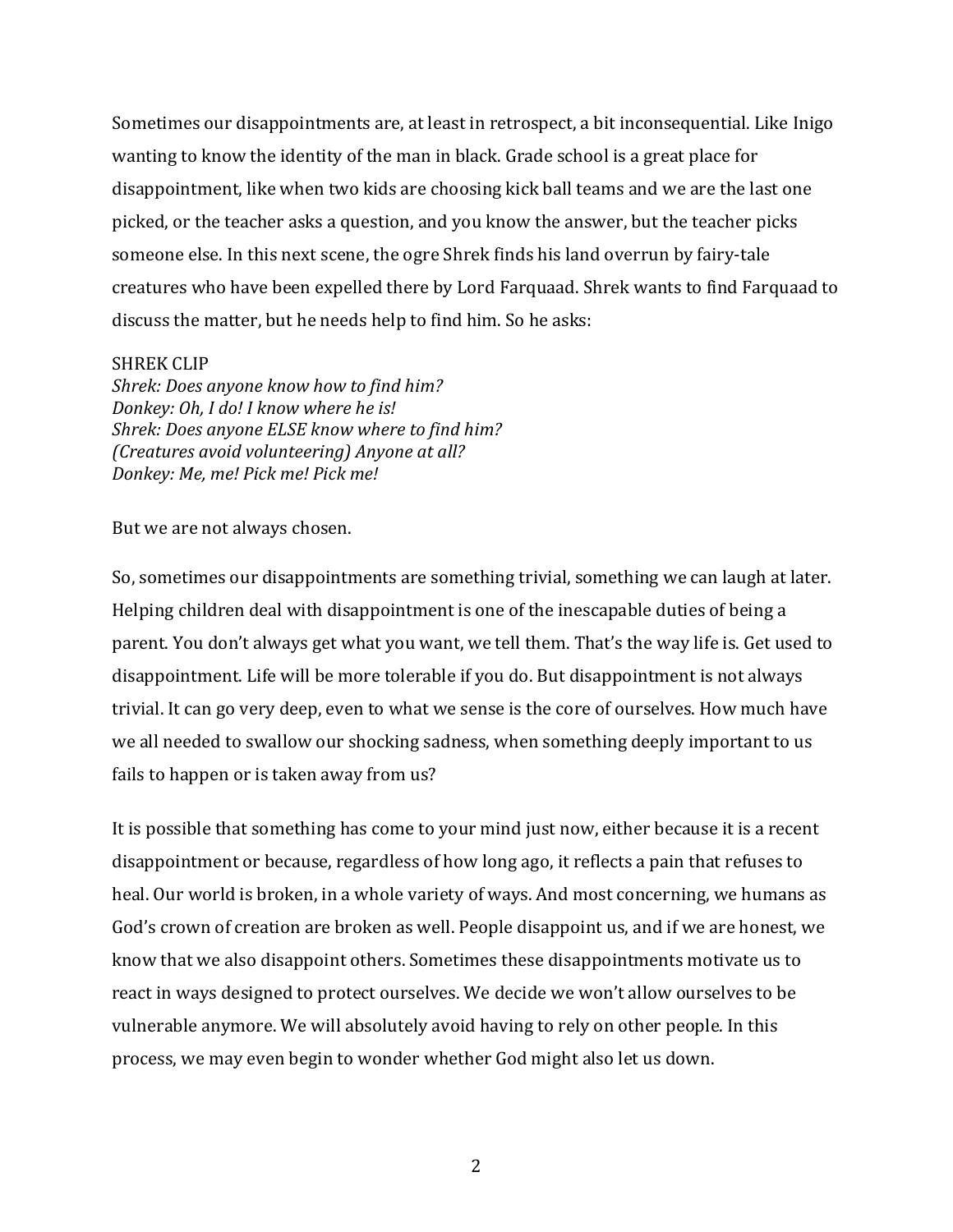#### **Jesus and Disappointment**

On the matter of disappointment, like any other issue, we do well to explore the life and teachings of Jesus. Was Jesus ever disappointed? It's pretty easy to spot situations that qualify as disappointment for Jesus. One time he was hungry and approached a fig tree, but it had no figs. Jesus was not happy about that, and Matthew 21 and Mark 11 say that he cursed the tree! In Luke 13 Jesus tells a story about a man who planted a fig tree that failed to yield fruit. He decides to give it another year, but announces that if he's still disappointed a year later, he will cut the tree down. These stories suggest that God is sometimes disappointed with people and holds them accountable. One such example is that Jesus was disappointed with Peter when he denied three times that he knew Jesus. Isn't it interesting and encouraging that Jesus did not give up on Peter but reinstated him? And Peter went on to become a great missionary.

So yes, Jesus was disappointed sometimes. To flip the question around, was anyone ever disappointed with Jesus? The simple answer is "constantly." Though his heavenly father was "well pleased" with him, to virtually everyone else he was a disappointment—he simply didn't match up with what they were expecting, or not consistently.

To reflect a bit on these matters, we should be humble when we fail like Peter, but we need to be reminded that even when we are pleasing to God, a whole variety of people may be disappointed in us.

Let's move now to what Jesus had to say about disappointment. And here I wish to use the text that was read for us earlier—John 16:25-33—and particularly verse 33. This comes from the upper room section of the Gospel of John when, just before his arrest and crucifixion, Jesus is giving final instructions to his closest disciples and friends. He announces that he is leaving, he warns that there are hard things to come. Yet he also has some good news about the Holy Spirit who will empower and equip them, individually and together, to carry out the mission of God's kingdom. He tells them in verse 33 that "I have said [these things] to you, so that in me you may have peace. In the world you face persecution. But take courage; I have conquered the world!" There is a lot to reflect on in verse 33. Let's take a look.

3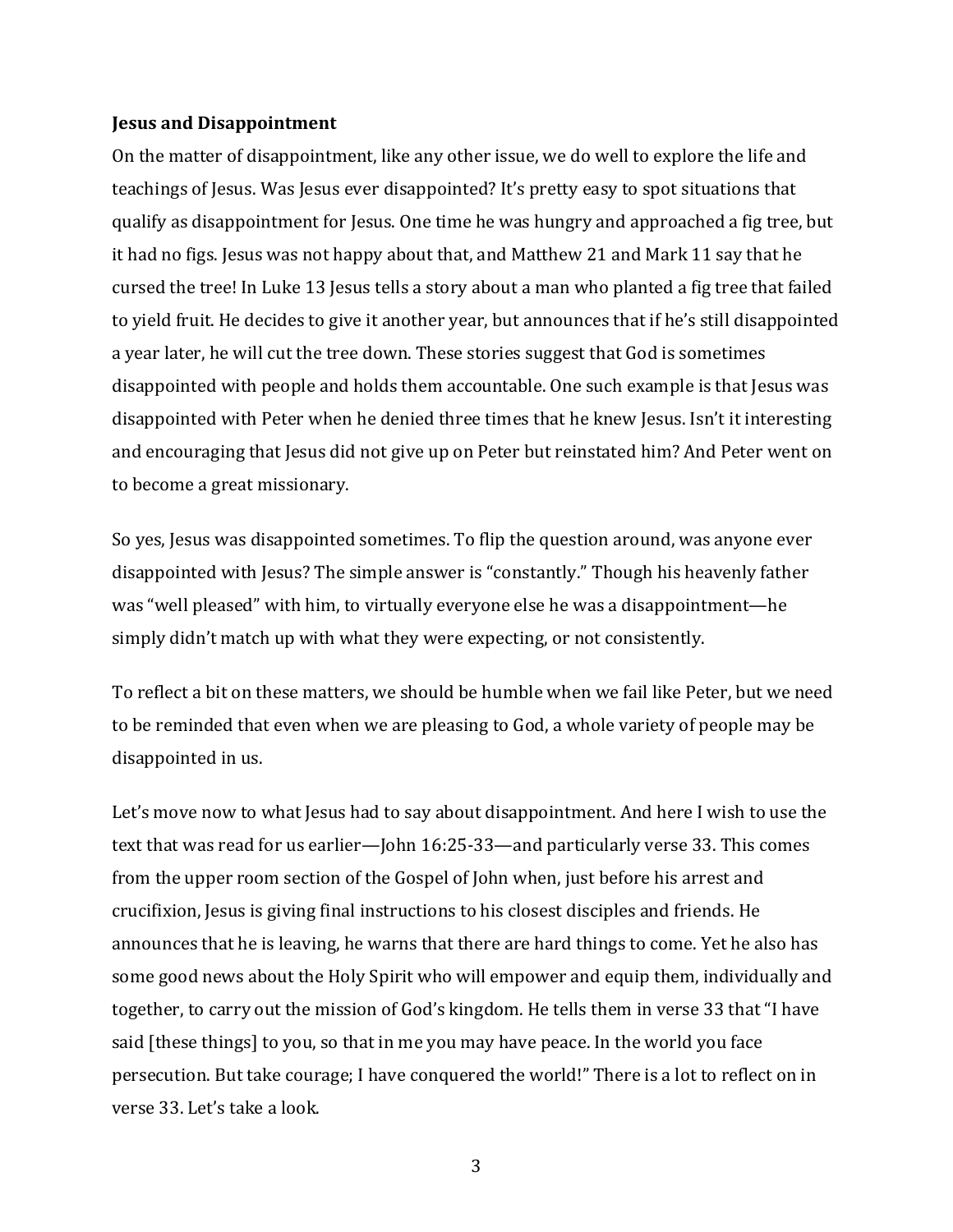**First**, he has just given them important information so that they may have peace. The word translated peace is the term *eirene* in Greek, translating the word *shalom* in Hebrew—a small yet massive word that means all the good things that God intends to give, both individually and together: good relationships, success in their endeavors, calmness and assurance that things will be okay, among many others. This is Jesus' goal here—to teach them what they need to have shalom. The reference in verse 33 to "this" that Jesus said to them, more literally "things" (plural), probably indicates verses 26 and 27 where he assured them that (quote) "The Father loves you" and that they can ask for things in Jesus' name.

**Second**, in contrast to being *in Jesus* is being *in the world* (that is, our earthly context in this life); we can be in both at the same time; in Jesus we can have shalom, but in the world, we will face *persecution*, according to the NRSV. The Greek word translated *persecution* is *thlipsis*—say that seven times really fast, and bring a towel. *Thlipsis*! *Thlipsis*!

The NRSV is correct that *thlipsis* can mean persecution, but this word is broader than that. It can mean trouble and problems of several kinds. It is used twice in the Gospel of John. The other time is just a few verses previous in this same chapter, verse 21, where it refers to the anguish of a woman in childbirth. This is a very specific kind of pain or hardship. And the word can also be used in a very general way to refer to all kinds of distresses, such as in 2 Cor 8:13 and James 1:27. And I believe Jesus intends that more general sense here—not to exclude persecution, but to include more than that. I propose that disappointment is a kind of *thlipsis*, a kind of trouble. So for our purposes, I wish to translate part of verse 33 like this: "In the world you have disappointment and other troubles."

**Third**, Jesus tells us to "take courage." The Greek here is translated very well. It's like Jesus is saying, Cheer up. Don't be discouraged. And the reason he can say this is because of what he's going to say next.

Jesus says: I have conquered the world! Here we have the word *world* again, the second time here in verse 33. From John 3:16 we know that God loves the world. But if the world is something that is conquered by Jesus, we now realize that it is something, or someone, or some group of people, in opposition to Jesus. There is contention going on, a kind of battle.

4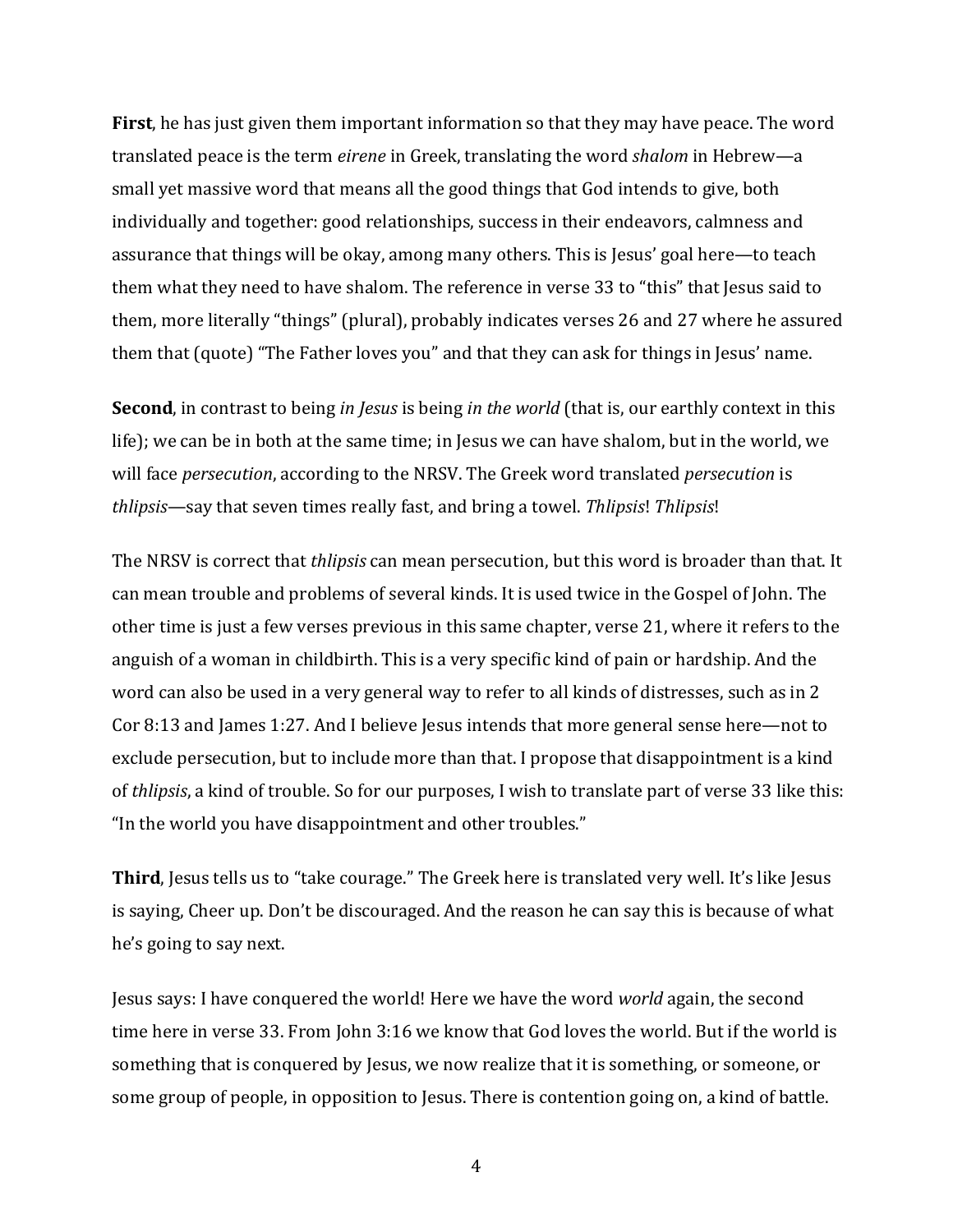The good news is that Jesus has already won that battle. And we participate in this victory, as Paul says in 1 Cor 15:57: "Thanks be to God, who gives us the victory through our Lord Jesus Christ." How might we live differently if we believed this? Paul instructs us in Rom 12:21 to conquer evil with good (cf. 1 John 5:4).

Back to John chapter 16—verse 33 can be translated, then: **I have said these things to you so that in me you may have shalom. In the world you will have disappointment and other troubles. But take courage. I have conquered the world!**

### **Disappointments**

So what are some of the disappointments we face? Sometimes to be disappointed can help to make us a better person. When we learn that we need to share our toys. When we learn that we can't always have what we want right away. We can start to learn contentment. And we all know the difficulty of dealing with someone who has not learned to accept such kinds of disappointment, whether a child or an adult. One version of this is called entitlement. It makes people snarly and hard to get along with.

When the ice cream store doesn't have our favorite flavor today. When the movie we were excited to see turns out to be a flop. When students wrongly think they deserve a better grade. When the power goes out and ruins our evening. When the event we were so eager to enjoy gets rained out or otherwise canceled. When our team does not win and loses its best player to an injury.

# **In the world you will have disappointment and other troubles. But take courage. I have conquered the world!**

For other things it is harder to trust and be content: When the job we applied for is given to someone else. When the school we applied to, turns us down. When there seems to be too much month at the end of the money. When our crops need rain and we don't get it, or get hail instead.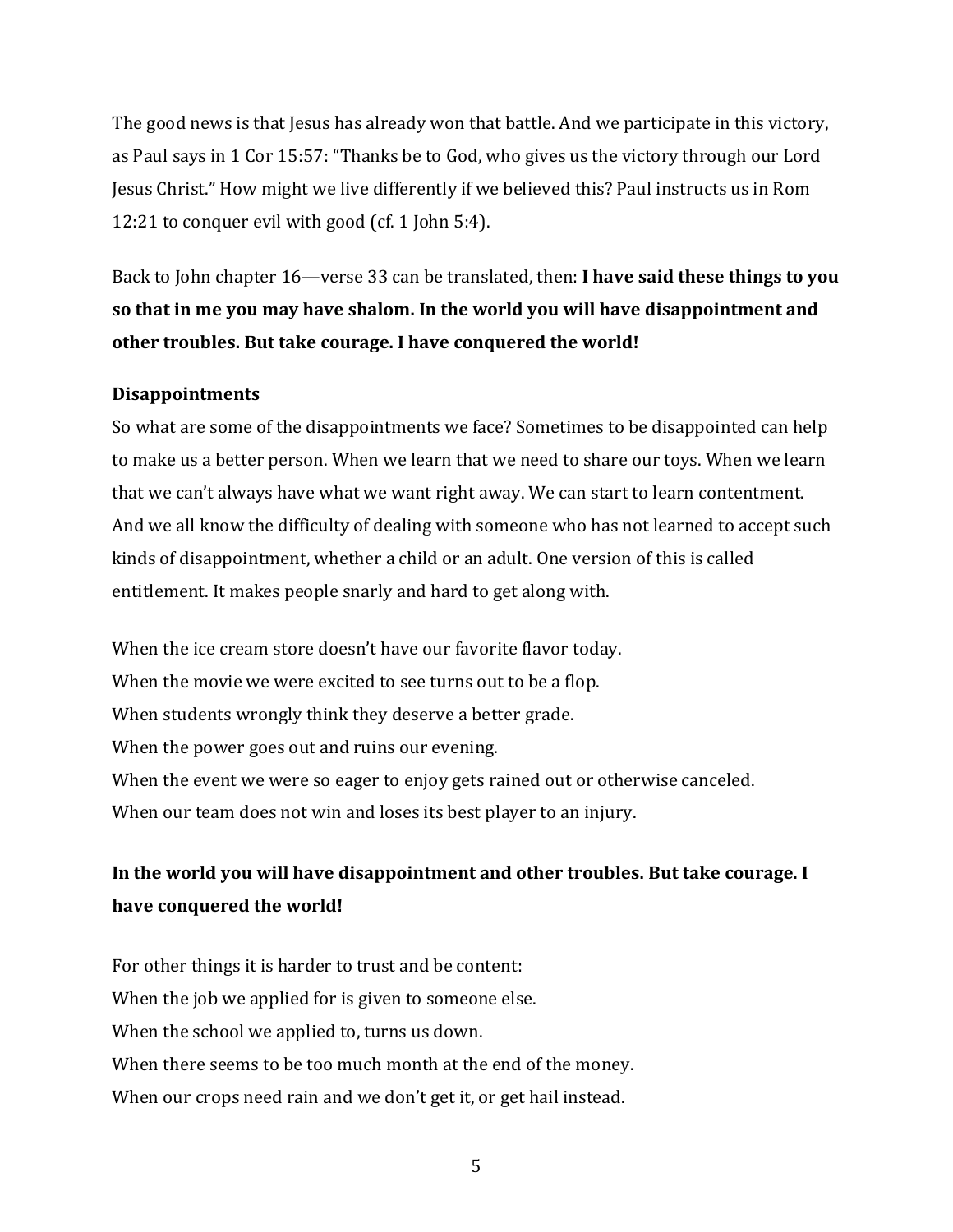## **In the world you will have disappointment and other troubles. But take courage. I have conquered the world!**

And some situations are much, much harder yet: When the friendship or perhaps marriage we wanted doesn't happen. When our health is threatened or taken away. When we have family problems of various kinds. When we lose someone close to us through abandonment or death.

In some cases, this is hard even when we know it is something we should simply accept. A couple weeks ago, Aleen and I attended a funeral of a former student. She was a strong Christian believer and there was much to celebrate about her life, even though her health issues had taken her at too young an age. But it was mentioned more than once during that service that she was very much hurt when her mother passed away some years previously. Now this person knew, I'm sure, that her mother was going to die one day and likely before she herself would die. Yet the loss was extremely hard to bear. And so it is with us. There are disappointments with a capital "D" or in ALL CAPITAL LETTERS.

## **In the world you will have disappointment and other troubles. But take courage. I have conquered the world!**

And sometimes we or those we love are victims of injustice, or war, or abuse, or other violence. When someone deliberately mistreats us. And let me be clear that the way to respond in such situations is often much more complicated that simply accepting what has happened. Mennonites in the Ukraine today are wrestling with how to follow Jesus in a time of war and violence. Even in such cases, our response must begin with what Jesus says here:

## **In the world you will have disappointment and other troubles. But take courage. I have conquered the world!**